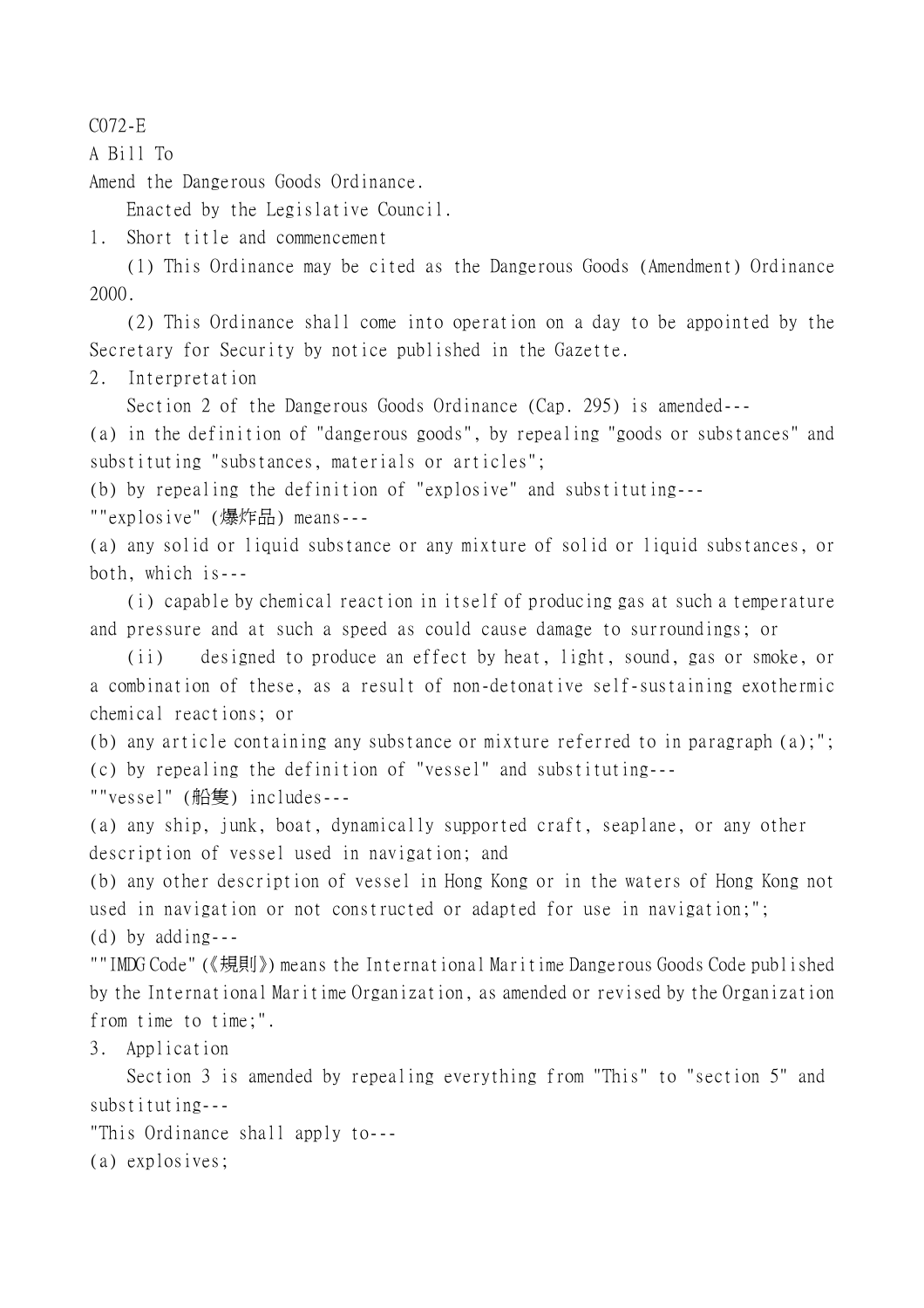```
(b) gases;
(c) flammable liquids or solids;
(d) substances liable to spontaneous combustion;
(e) substances that, in contact with water, emit flammable gases;
(f) oxidizing substances;
(g) organic peroxides;
(h) toxic substances;
(i) infectious substances;
(j) radioactive material;
(k) corrosive substances; and
(l) such substances, materials or articles to which the Ordinance is applied by the
Chief Executive in Council under section 5".
4. Regulations
    Section 5 is amended---
(a) in subsection (1)---
    (i) in paragraph (a), by adding ", materials" after "substances";
    (ii) in paragraph (b), by adding ", material" after "substance";
    (iii) by adding---
"(ba) the application to or exemption from---
    (i) any section of this Ordinance; or
    (ii) any provision of the regulations,
in respect of dangerous goods on land or dangerous goods at sea;";
    (iv) in paragraph (d), by repealing "storage," and substituting "handling,
loading, unloading, stowage, storage, carriage,";
    (v) in paragraph (e)---
(A) by adding ", placard, mark or sign" after "label";
(B) by adding ", freight container" after "case";
    (vi) by adding---
"(ga) the implementation of all or part of the IMDG Code, any other publication
issued by the International Maritime Organization or any other international
agreement dealing with dangerous goods, including the utilization of---
    (i) a system of classification of dangerous goods;
    (ii) testing requirements used to determine whether or not a substance,
material or article constitutes dangerous goods to which regulations should apply,
contained in such code, publication or other international agreement;";
    (vii) in paragraph (h)---
(A) by adding "and declaration" after "information" where it twice appears;
```
(B) by adding "and other persons" after "public officers";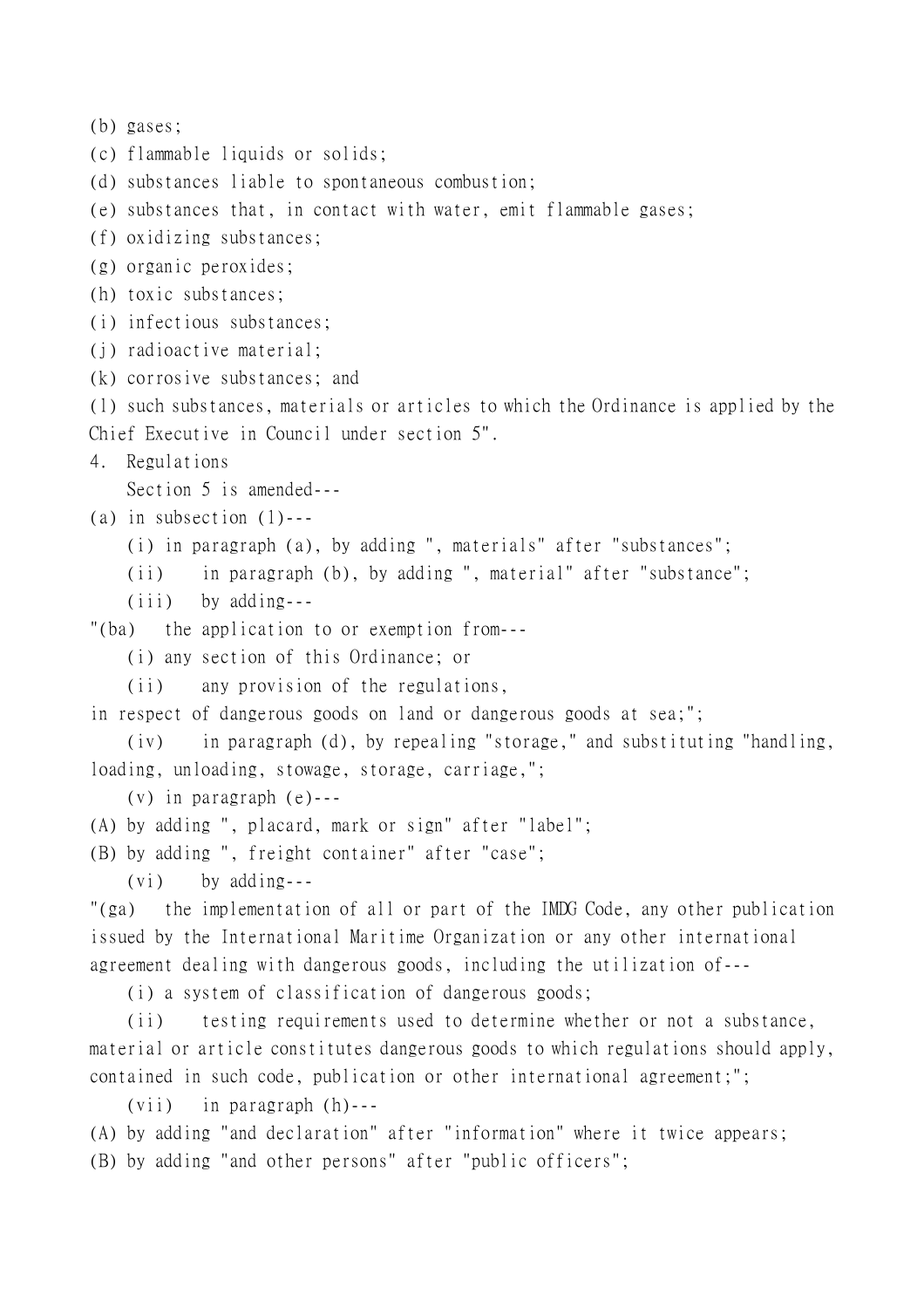(viii) in paragraph (i), by adding "and warning signs" after "signals";

(ix) by adding---

"(ma) empowering the Director of Marine to grant an exemption from all or any of the provisions of a regulation relating to vessels, and such an exemption may be made---

(i) by regulation in respect of a class of cases; or

(ii) by order published in the Gazette in respect of a specific case; (mb) the detention of any vessel in respect of which any contravention of a provision of this Ordinance or regulations made under this Ordinance is believed to have occurred;

(mc) prohibiting or controlling the employment of any person or class of persons in connection with the manufacture, loading, unloading, shipment, transhipment, storage, carriage, movement, sale or use of dangerous goods, for the purpose of ensuring proper standards are maintained in the course of any such activity;

(md) the imposition of duties on drivers of vehicles carrying dangerous goods;"; (b) in subsection (2), in the proviso, by repealing "of \$25,000" and substituting "at level 6";

(c) by adding---

 $\lceil$  (3) For the avoidance of doubt, an order made under subsection (1)(ma)(ii) is not subsidiary legislation.".

5. Section added

The following is added before Part II---

"5A. Codes of practice

(1) In this section, "Director" (處長) means the Director of Fire Services or the Director of Marine, as the case may be.

(2) For the purpose of providing practical guidance in respect of any one or more of the requirements of this Ordinance or of regulations made under this Ordinance, the Director may issue such codes of practice (whether prepared by the Director or not) as the Director considers appropriate.

(3) The Director may amend or revoke a code of practice issued by him under subsection (2).

(4) Where the Director exercises a power under subsection (2) or (3), he shall, as soon as may be reasonably practicable, publish notice thereof in the Gazette and the notice shall be in such form as the Director considers appropriate.

(5) A failure by any person to observe a provision of such a code shall not of itself cause him to incur any criminal liability, but where---

(a) in any criminal proceedings the defendant is alleged to have committed an offence either---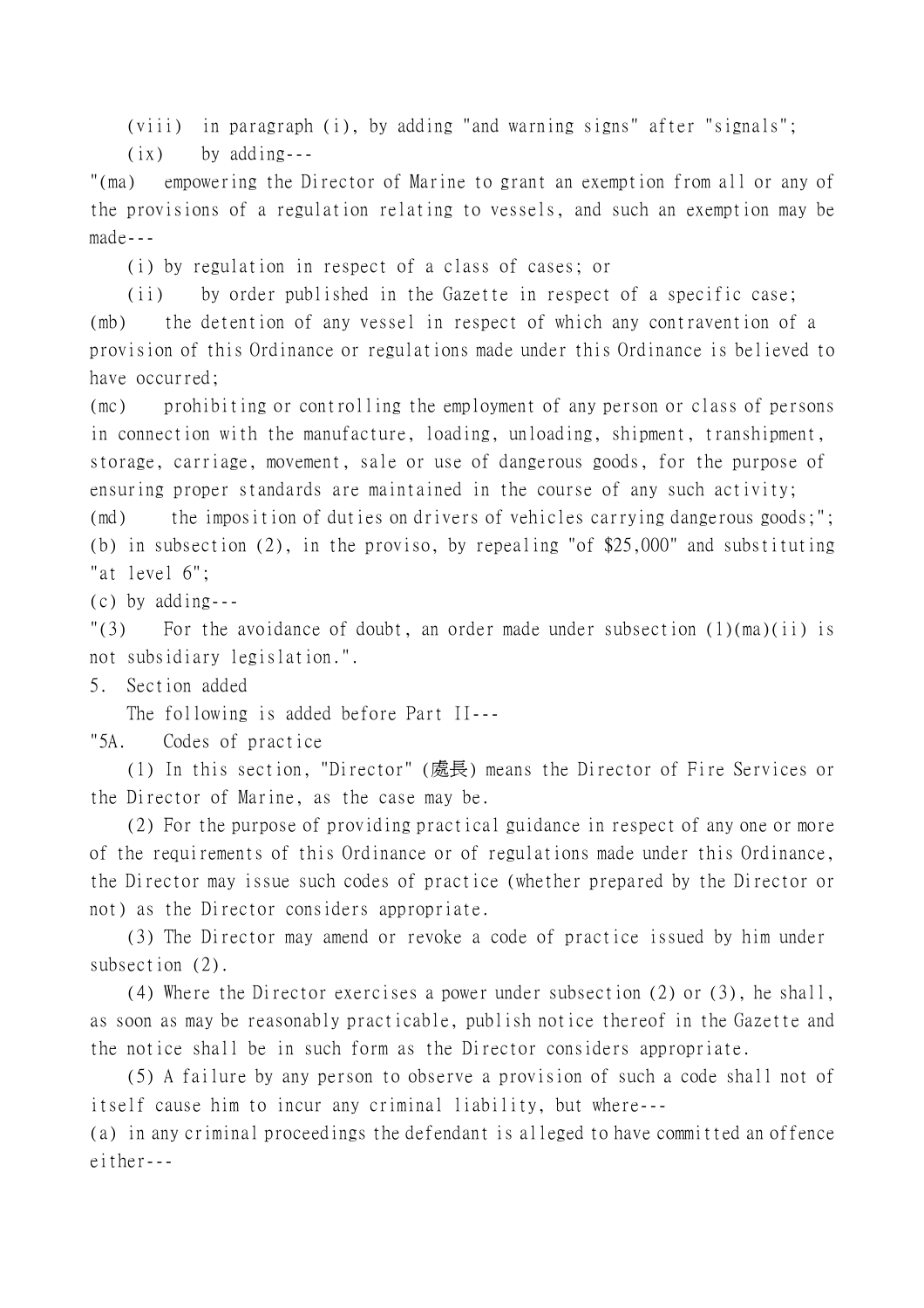(i) by reason of a contravention of or a failure to comply with, whether by act or omission, this Ordinance or regulations made under this Ordinance; or

(ii) by reason of a failure to discharge or perform a duty imposed by this Ordinance or such regulations; and

(b) the matter to which the alleged contravention or failure relates is one to which, in the opinion of the court, such a code relates,

then subsection (6) shall apply as regards the proceedings.

(6) In any criminal proceedings to which this subsection applies, the following namely---

(a) compliance with a provision of a code found by the court to be relevant to a matter to which a contravention or failure alleged in the proceedings relates;

(b) a contravention of or failure to comply with, whether by act or omission, any such provision so found,

may be relied on by any party to the proceedings as tending to establish or to negative any liability which is in question in the proceedings.

(7) In any criminal proceedings, any document which purports to be a copy of a particular code shall, in the absence of evidence to the contrary, be regarded by the court as being a true copy of that code.".

6. Penalty for breach of licence

Section 9B is amended by repealing everything after "conviction" and substituting---

 $"$ ---

(a) for a first offence, by a fine at level 5 and imprisonment not exceeding 1 month; (b) for a subsequent offence, by a fine at level 6 and imprisonment not exceeding 3 months.".

7. Marking of dangerous goods and giving

of notice of their character

Section 10 is amended by repealing "No" and substituting "Except as otherwise provided in this Ordinance or regulations made under this Ordinance, no".

8. Power of entry, etc.

Section 12(1) is amended---

(a) by adding "and any officer of the Marine Department not below the rank of Marine Inspector II" after "Commissioner of Mines,";

(b) in paragraph (b), by adding ", material or article" after "substance".

9. Regulations for management of depots

Section 13E(2) is amended by repealing "of \$25,000" and substituting "at level 6".

10. Offences and penalties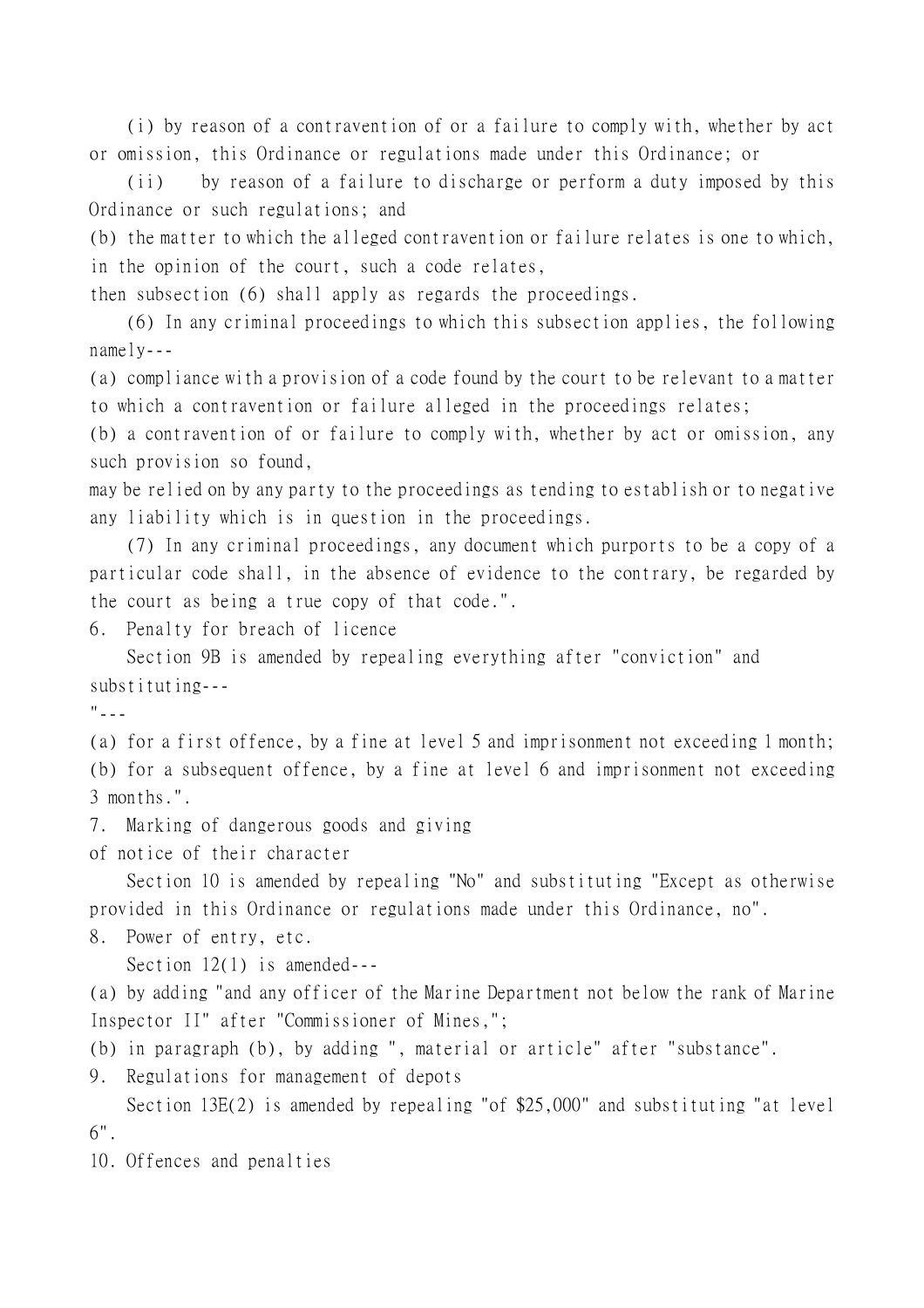Section 14 is amended---

(a) in subsection (1), by repealing everything from "Any" to "months" and substituting---

"Any person who contravenes---

(a) section 6 shall be guilty of an offence and shall be liable---

(i) for a first offence, to a fine at level 6 and to imprisonment for 6 months;

(ii) for a subsequent offence, to a fine of \$200,000 and to imprisonment for 12 months;

(b) section 7, 8 or 10 shall be guilty of an offence and shall be liable to a fine at level 6 and to imprisonment for 6 months";

(b) in subsection (2), by repealing "of \$1,000" and substituting "at level 2";

(c) in subsection (3), by repealing "of \$20,000" and substituting "at level 6".

11. Section added

The following is added---

"19A. Application of IMDG Code

(1) Where dangerous goods are being carried, or intended to be carried, on board a vessel and such goods are packed, marked and labelled in accordance with the IMDG Code, they shall be deemed to comply with the requirements of any regulations made under this Ordinance in respect of the packing, marking and labelling of such goods for conveyance by vessels or by vehicles transporting them to or from any berth where the vessel on which they have been, or will be, conveyed is located.

(2) Where dangerous goods are passing through Hong Kong as part of an international journey and such goods are packed, marked and labelled in accordance with the IMDG Code, they shall be deemed to comply with the requirements of any regulations made under this Ordinance in respect of the packing, marking and labelling of such goods for conveyance by vessels or by vehicles across the territory.".

Consequential Amendments

Shipping and Port Control Ordinance

12. Interpretation

Section 2 of the Shipping and Port Control Ordinance (Cap. 313) is amended by repealing the definition of "dangerous goods" and substituting---

""dangerous goods" (危險品) means dangerous goods within the meaning of section 2 of the Dangerous Goods (Shipping) Regulations (Cap. 295 sub. leg.);". Merchant Shipping (Safety) Ordinance

13. Interpretation

Section 2(1) of the Merchant Shipping (Safety) Ordinance (Cap. 369) is amended--- (a) by repealing the definition of "dangerous goods" and substituting--- ""dangerous goods" (危險品) means substances, materials or articles---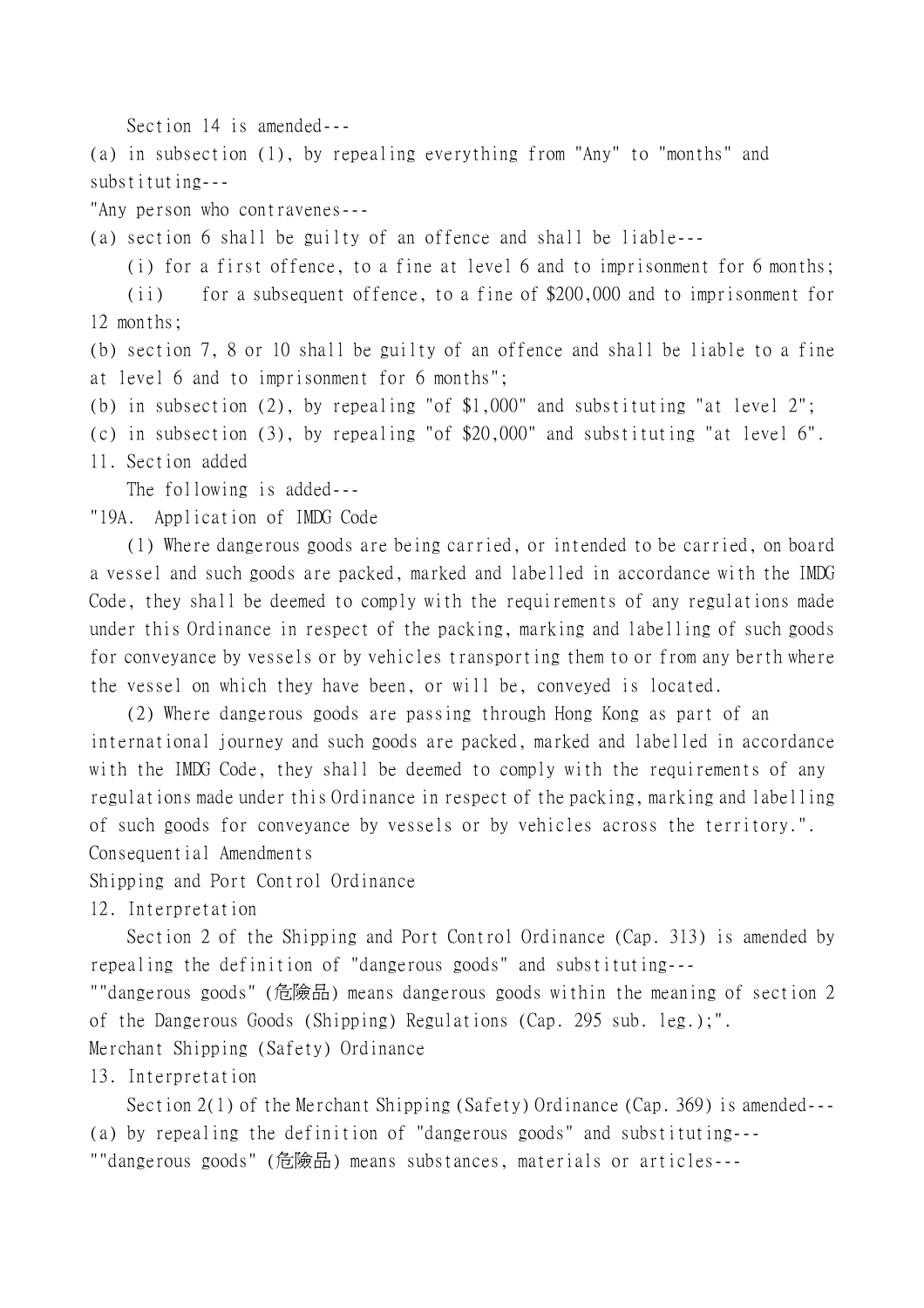(a) that are classified in the IMDG Code as dangerous for carriage by sea; (b) the properties of which would reasonably be considered to be dangerous when carried by sea,

and includes empty receptacles and residues in tanks or cargo holds which have been used previously for the carriage of dangerous goods, unless such receptacles, tanks or cargo holds have, after such use, been---

(i) cleaned and dried;

(ii) gas freed or ventilated where appropriate; or

(iii) where the previous contents were radioactive materials, cleaned and adequately closed,

but does not include substances, materials or articles forming part of the equipment or stores of a vessel;";

(b) by adding---

""IMDG Code" (《規則》) means the International Maritime Dangerous Goods Code published by the International Maritime Organization, as amended or revised by the Organization from time to time;".

Merchant Shipping (Local Vessels) Ordinance

14. Interpretation

Section 2 of the Merchant Shipping (Local Vessels) Ordinance (Cap. 548) is amended by repealing the definition of "dangerous goods" and substituting---

""dangerous goods" (危險品) means dangerous goods within the meaning of section 2 of the Dangerous Goods (Shipping) Regulations (Cap. 295 sub. leg.);".

15. Interpretation

Section 37 is amended, in the definition of "修理", in paragraph (b), by repealing "貨物" and substituting "品".

Explanatory Memorandum

The purpose of this Bill is to make miscellaneous amendments to the Dangerous Goods Ordinance (Cap. 295) ("the Ordinance").

2. The Bill---

(a) revises the definitions of "dangerous goods", "explosive" and "vessel" and introduces a new definition of "IMDG Code" (clause 2);

(b) amends section 3 to reflect the terminology used in the IMDG Code to classify dangerous goods (clause 3);

(c) amends the regulation making section to provide for implementation of the IMDG Code, other publications issued by the International Maritime Organization and other international agreements, empower the Director of Marine to grant exemptions in respect of shipping and to set the maximum fine at level 6 (clause 4);

(d) enacts a new section empowering the Director of Fire Services and the Director